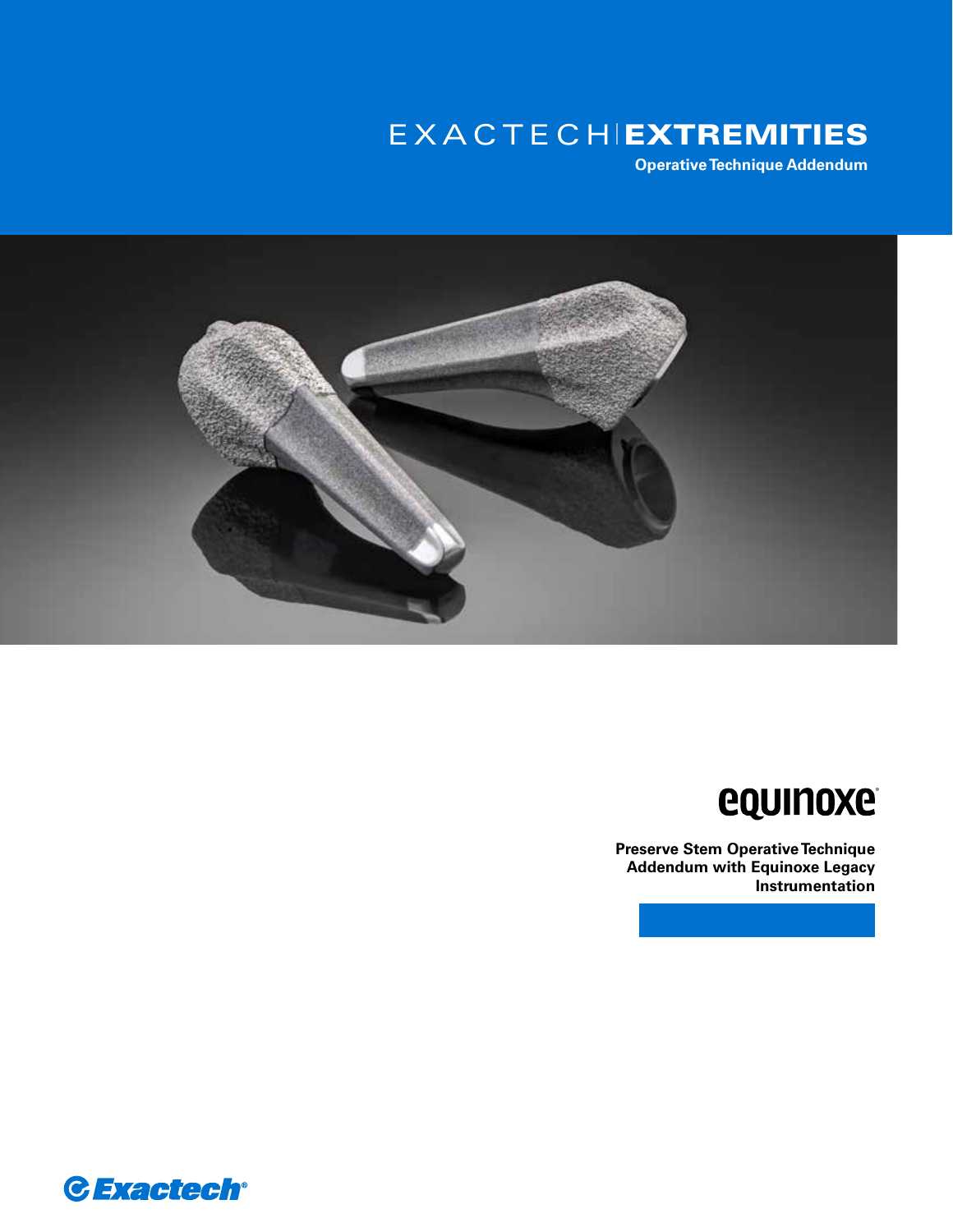## TABLE OF CONTENTS

# INTRODUCTION

Since 2004, Exactech has been committed to providing clinical solutions that address the most challenging situations in shoulder arthroplasty. Our flagship product, the Equinoxe® shoulder system, has provided surgeons with a comprehensive system that uniquely focuses on all solutions in shoulder arthroplasty.

The new Equinoxe Preserve stem is our next-generation platform stem. Created through the collaborative efforts of engineering research and global surgeon thought leaders, the Preserve stem allows intraoperative flexibility for the surgeon to choose between anatomic and reverse procedures.

This technique will outline how to perform a Preserve stem procedure using Exactech Equinoxe Legacy Instrumentation.

The Preserve stem was developed in conjunction with:

**Samuel Antuña, MD** *Hospital Universitario La Paz Madrid, Spain*

**Kenneth Faber, MD, MHPE, FRCSC** *Roth | McFarlane Hand & Upper Limb Centre Ontario, Canada*

**Pierre-Henri Flurin, MD** *Clinique du Sport Bordeaux-Mérignac, France* **Howard Routman, DO** *Atlantis Orthopaedics Atlantis, FL*

**Thomas W. Wright, MD** *University of Florida Gainesville, FL*

**Joseph D. Zuckerman, MD** *NYU Langone Orthopedic Hospital New York, NY*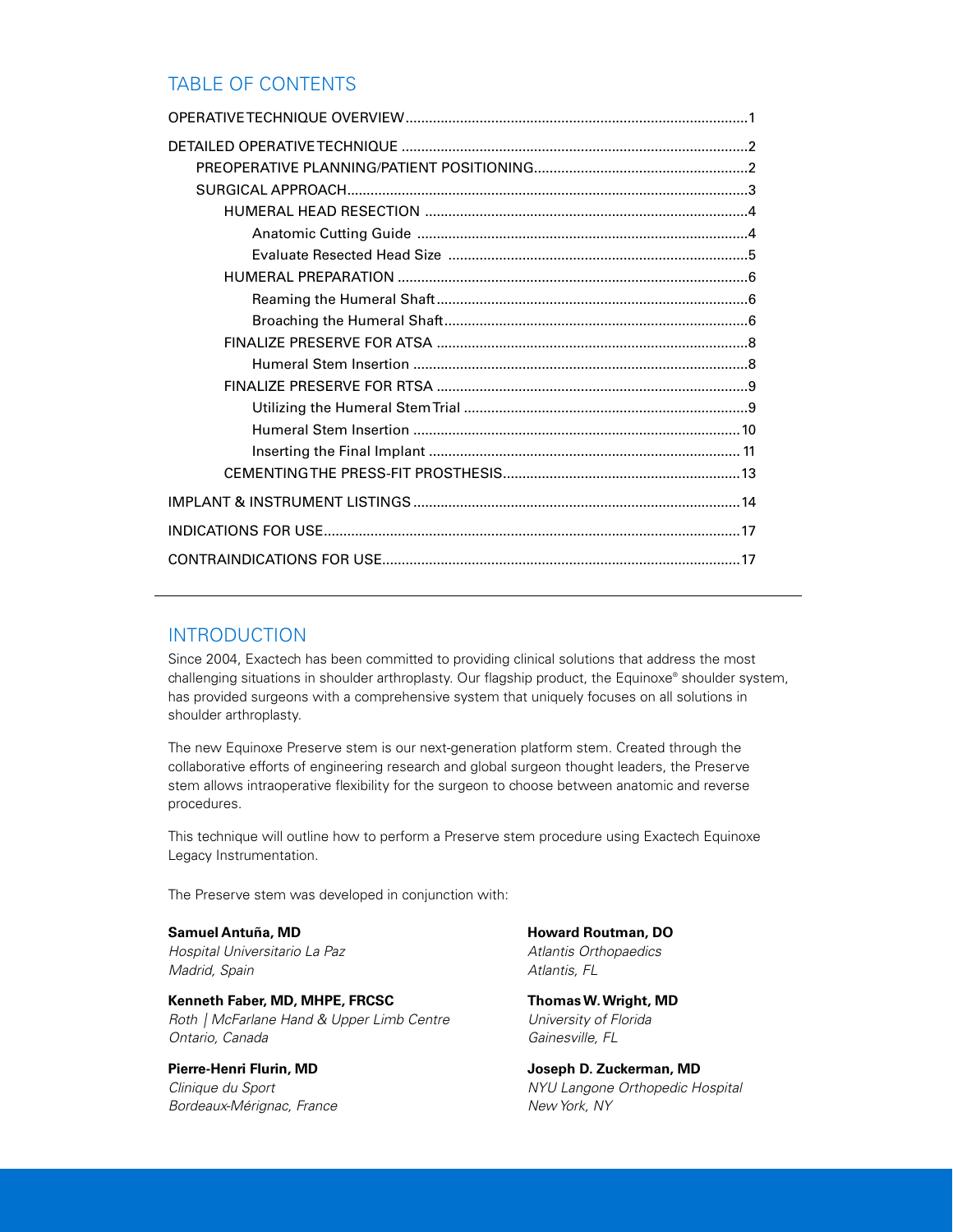# OPERATIVE TECHNIQUE OVERVIEW





**1**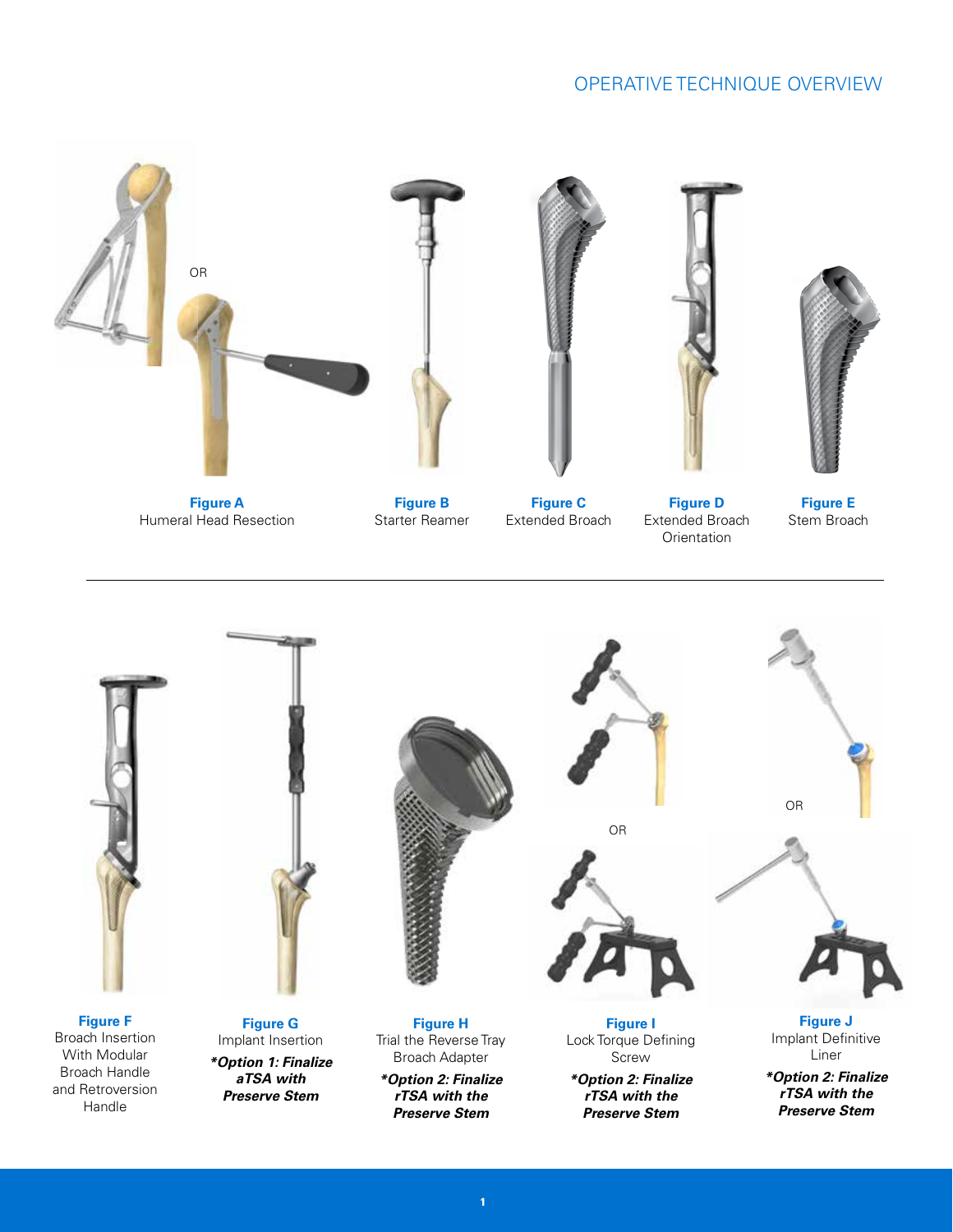**OPERATIVE TECHNIQUE ADDENDUM WITH EQUINOXE LEGACY INSTRUMENTATION**

#### **This document presents an addendum to Equinoxe® platform shoulder system operative technique (718- 01-30) for the addition of Equinoxe Preserve stem using Equinoxe Legacy Instrumentation.**

The Preserve stem is implanted using similar steps as the primary, press-fit Equinoxe humeral stem devices, however this addendum specifically addresses the steps for using the Preserve stem and its related instrumentation.

Bone quality must be considered prior to implantation to ensure that the prostheses do not subside, tilt or migrate. Bone quality is an important factor that may prevent optimal fixation.

Please refer to the Equinoxe platform shoulder system operative technique (718-01-30) for additional information related to the preparation of the glenoid and humerus as well as implantation of the additional humeral components.

#### **PREOPERATIVE PLANNING/PATIENT POSITIONING**

After a careful history and physical examination, radiographs should be obtained to assess glenohumeral joint space narrowing, osseous deformities and glenoid wear. A CT scan

is helpful to assist in the evaluation of the quality of bone stock and to further evaluate bone deformities that may be present. The following three radiographic views should

be obtained: a true A/P view of the glenohumeral joint (30 degrees external oblique), a scapular lateral view and an

axillary view. An MRI may be obtained if further evaluation of the soft tissues is determined to be helpful.

To aid in preoperative planning, radiographic templates are available for the humeral components and glenoid components to approximate the required size and alignment of the implants.

#### **PATIENT POSITIONING**

The patient should be placed on an operating table in a supine position. The head of the operating table should be elevated approximately 30 degrees in a modified beach chair position. A small bolster should be placed laterally behind the involved shoulder.

The patient should be moved to the side of the table, so that the upper extremity can be placed into maximum extension without obstruction by the operating table. Alternatively, a Captain's chair or similar positioning device can be used for proper patient positioning. The patient should be secured to the operating table to minimize any changes in position intraoperatively.

Once the patient is secure, the extremity is examined to assess the range of motion, with particular attention to external rotation with the arm at the side. If external rotation is restricted (i.e. internal rotation contracture), the need for more extensive subscapularis mobilization or lengthening procedures may be necessary. The entire upper extremity should be prepped and draped to allow complete access to the operative area and full mobility during the procedure.

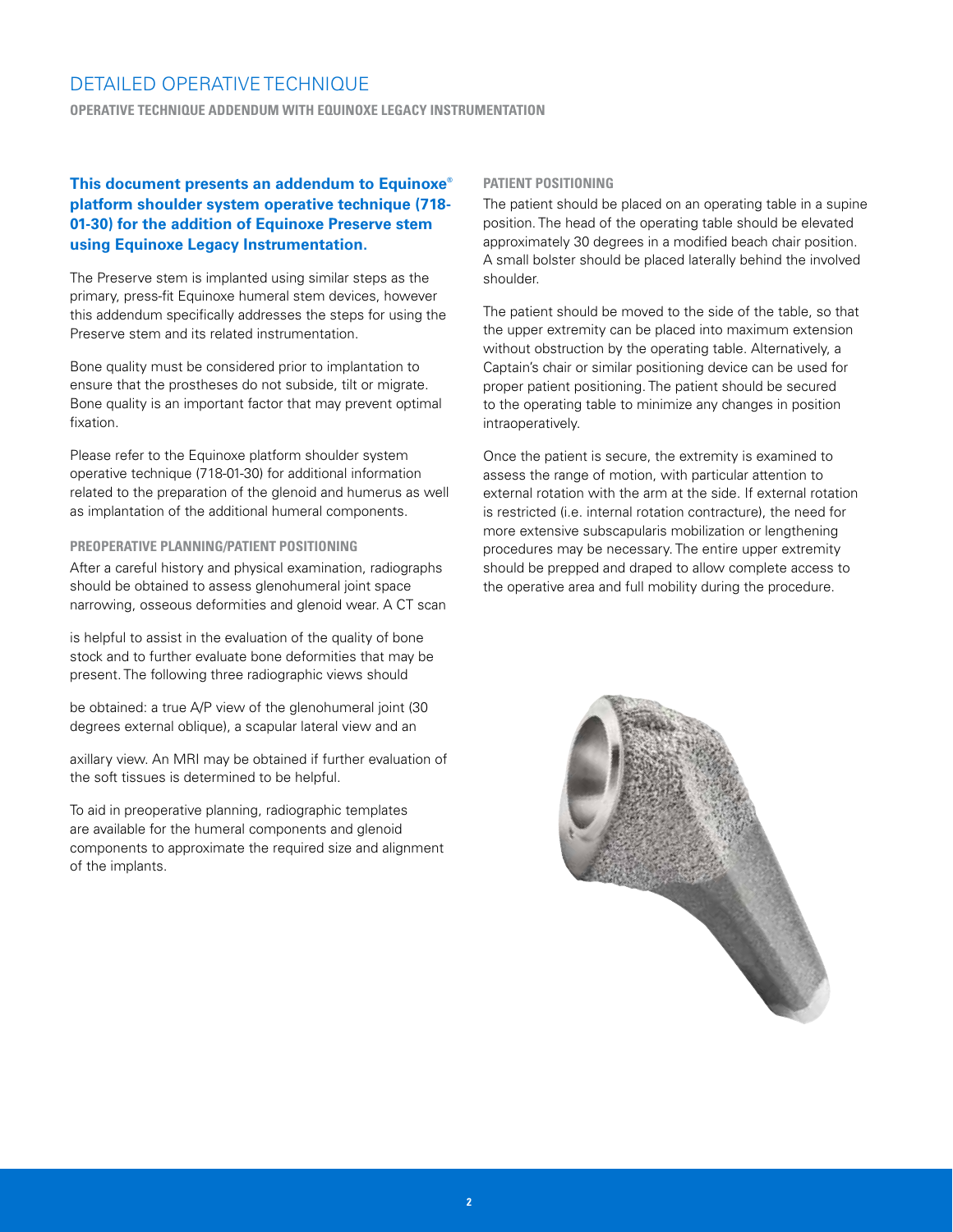**SURGICAL APPROACH**

#### **SURGICAL APPROACH**

An anterior deltopectoral incision is made beginning inferior to the clavicle and passing over the coracoid process and extending distally toward the deltoid insertion. Medial and lateral subcutaneous flaps are created, and the deltopectoral interval is identified *(Figures 1a and 1b)*.

A thin fat stripe is usually located over the cephalic vein. The interval is usually developed medial to the cephalic vein, but it can also be developed laterally depending on the surgeon's preference. Branches of the cephalic vein on the approach side are cauterized, and the interval is developed inferior to superior to expose the clavipectoral fascia.

The advantage of retracting the cephalic vein with the deltoid is that the majority of the branches come from the deltoid. The disadvantage is the vein is more exposed to injury from the retractor as it crosses the superior aspect of the interval.

The subdeltoid space is mobilized with a blunt elevator. The clavipectoral fascia is incised longitudinally up to the coracoacromial ligament (which is spared), and the conjoined tendon is mobilized. A self-retaining retractor is placed with care to avoid excessive traction on the conjoined tendon. The coracoacromial ligament is identified and the subacromial space is mobilized with a blunt elevator. The subscapularis tendon insertion on the lesser tuberosity is identified along with the rotator interval. The anterior humeral circumflex vessels along the inferior border of the subscapularis muscle, the "three sisters," are cauterized extensively, and the biceps tendon is palpated in its groove. The subscapularis tendon and the capsule are tenotomized 1cm medial to the lesser tuberosity and tagged with #1 sutures.

An alternative approach is to elevate the subscapularis directly off of the bone or elevate its insertion with a thin wafer of bone (1-2mm thick) using an osteotome. The choice is based primarily on surgeon preference.

The rotator interval is divided in a lateral to medial direction up to the superior glenoid rim. With the humerus extended, adducted and externally rotated, the capsule is carefully dissected off the inferior humeral neck, protecting the axillary nerve inferiorly with a small blunt retractor placed just inferior to the capsule. The capsular releases should be performed to allow 90 degrees of external rotation. The self-retaining retractor is then repositioned to retract the subscapularis. At this point, the humeral head can be dislocated.



**Figures 1a & 1b** Surgical Approach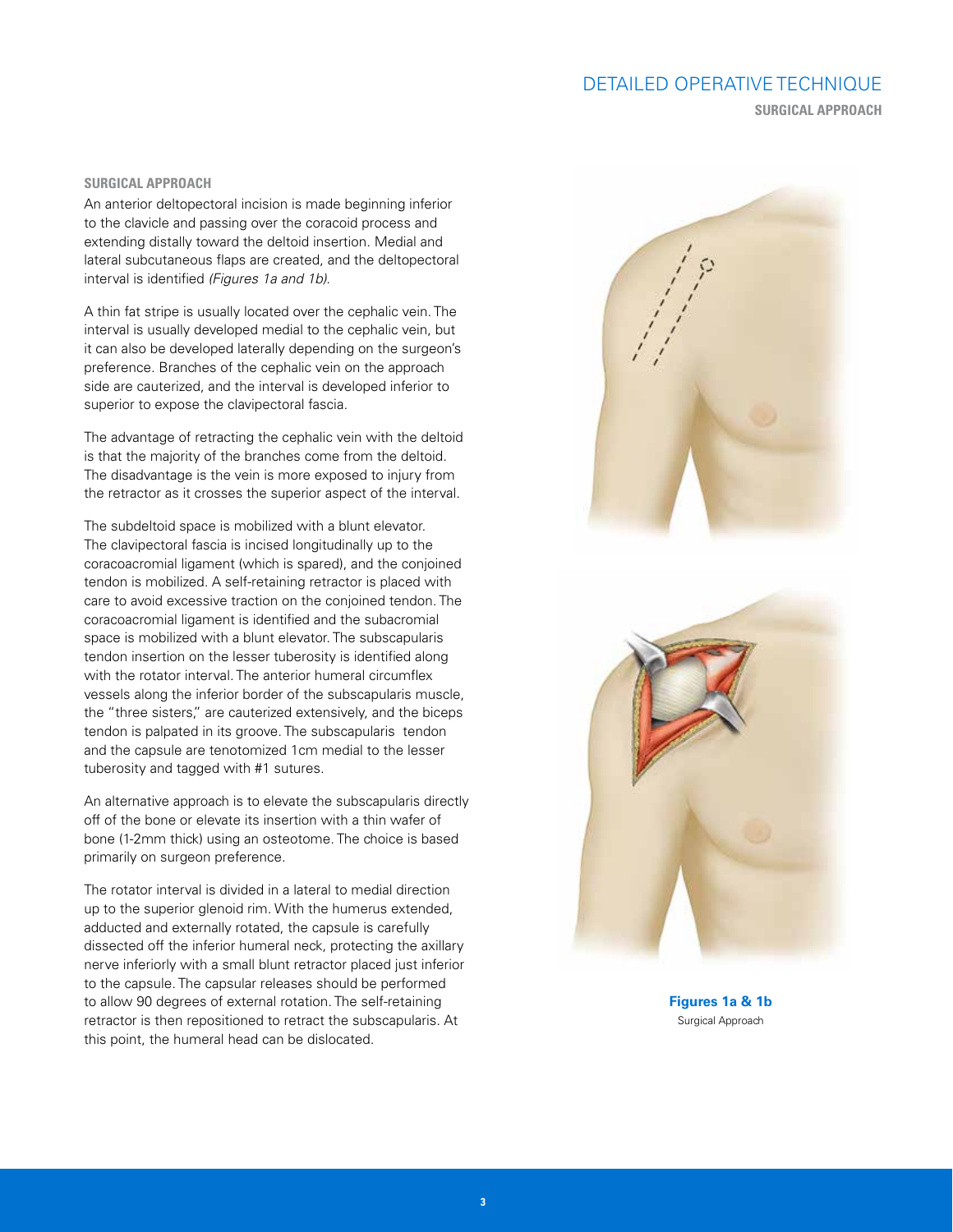**HUMERAL HEAD RESECTION** 



**Figures 2a and 2b\*** Anatomic Cutting Guide

#### **Humeral Head Resection**

Prior to the humeral head resection, all osteophytes should be removed using a rongeur. Doing so will properly expose the anatomic humeral neck, and anatomic replication is facilitated by an accurate resection along the anatomic neck. Three resection options are available and should be selected based upon surgeon preference.

*Note: Bone quality must be considered to ensure proper proximal press-fit conditions and adequate stability. It is recommended that the surgeon evaluate the metaphyseal bone to confirm that there is sufficient bone stock for a short stem. As an example, the surgeon can apply thumb pressure to the cancellous bone to make this assessment. It is highly recommended that a longer stemmed option be available as a back-up if a short stem must be abandoned.* 

#### **Anatomic Cutting Guide**

The **Anatomic Cutting Guide** (311-01-01) enables the surgeon to accurately resect the humeral head along the anatomic neck without the use of intramedullary or extramedullary fixturing devices *(Figures 2a and 2b)*. The jaws encircle the humeral head along the anatomic neck, acting as a cutting surface. Cutting from the inferior to superior *(Figure 2a)*, the thin jaw of the Anatomic Cutting Guide should slide between the bone and the superior cuff. The wide jaw should be in direct contact with the medial portion of the anatomic neck. Alternatively, an anterior-posterior cutting approach *(Figure 2b)* can be used with the thin jaw encircling the posterior side of the anatomic neck and the cutting jaw positioned on the anterior side. Once the guide is in position, it is secured using the threaded knob. To ensure the device does not move, hold the handle while performing the osteotomy. To protect the rotator cuff, the saw blade should not pass superior or posterior to the thin jaw.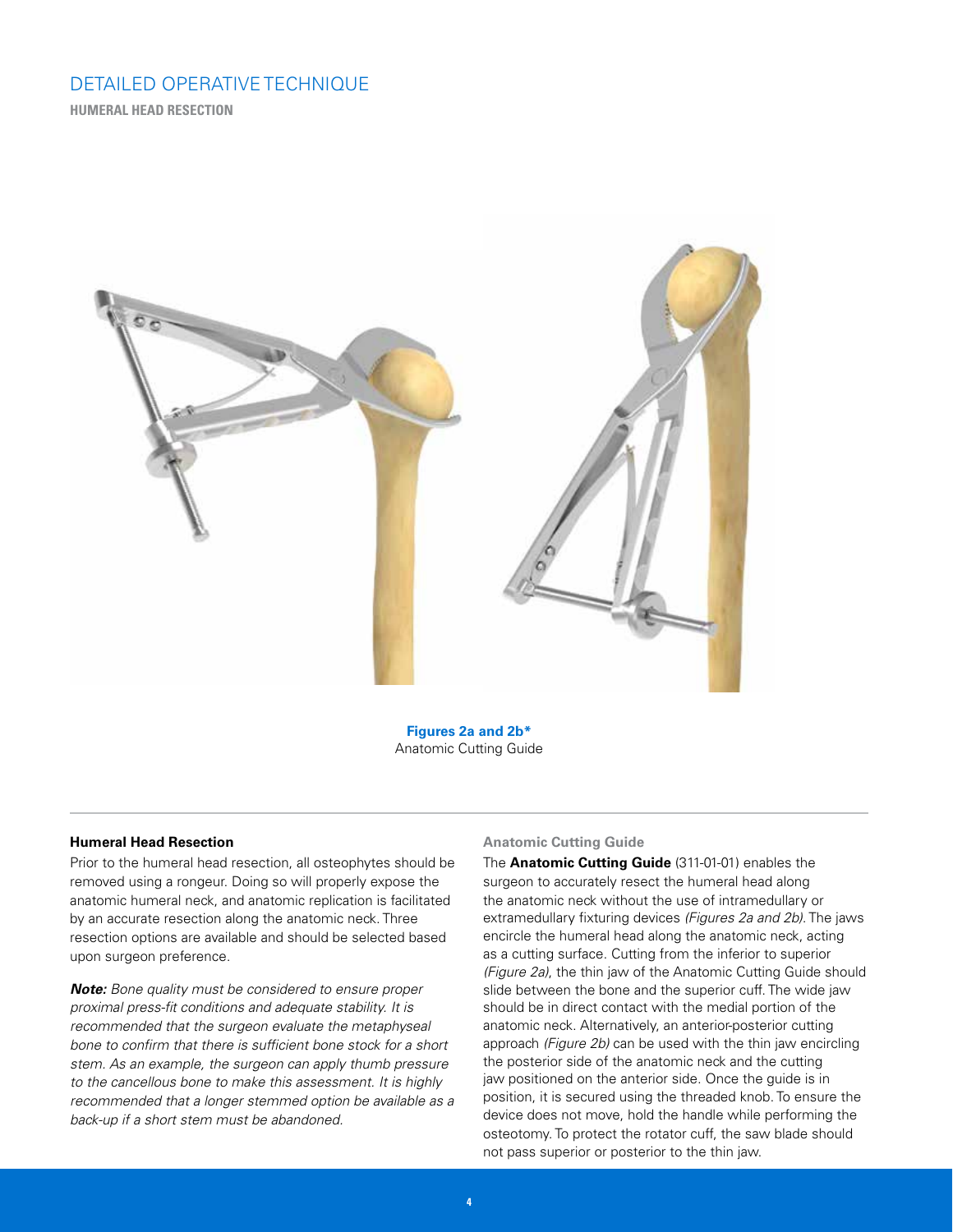**HUMERAL HEAD RESECTION**



**Figure 3\*** Fixed Angle Cutting Guide

**Table 1**

Relationship Between Humeral Head Diameter and Glenoid Curvature

*Note: Removing the osteophytes is imperative in order to visualize the anatomic neck, but it also improves the bite obtained by the teeth on the cutting guide.* 

**Freehand:** Identify the anatomic neck and resect the head using a microsaggital saw.

**Fixed Angle (132.5 degrees) Guide** (311-01-10 in the legacy Equinoxe set: Though this method is not based upon the patient's anatomy, we have provided a Fixed Angle Cutting Guide for surgeons who prefer this method *(Figure 3)*. Three options are available for the guide:

- 1. The surgeon may attach the guide to a handle, which aligns with the forearm for 20 degrees of retroversion.
- 2. Use .062 K-wires to secure it to the bone.
- 3. Use the cutting surface to mark the resection line with a bovie and then use the freehand method.

should be just medial to the rotator cuff insertion. The amount of retroversion (usually 20-40 degrees) should be determined by positioning the humerus in external rotation before the resection is made.

With this method, the superior portion of the resection

#### **Evaluate Resected Head Size**

After resecting the humeral head, use the **Humeral Head Sizer** (311-01-20) to estimate both the head's diameter (circumferentially) and height in order to determine the probable size of the modular humeral head *(Figure 4)*. The head diameter will determine what size glenoid will be used for aTSA as described in *Table 1.*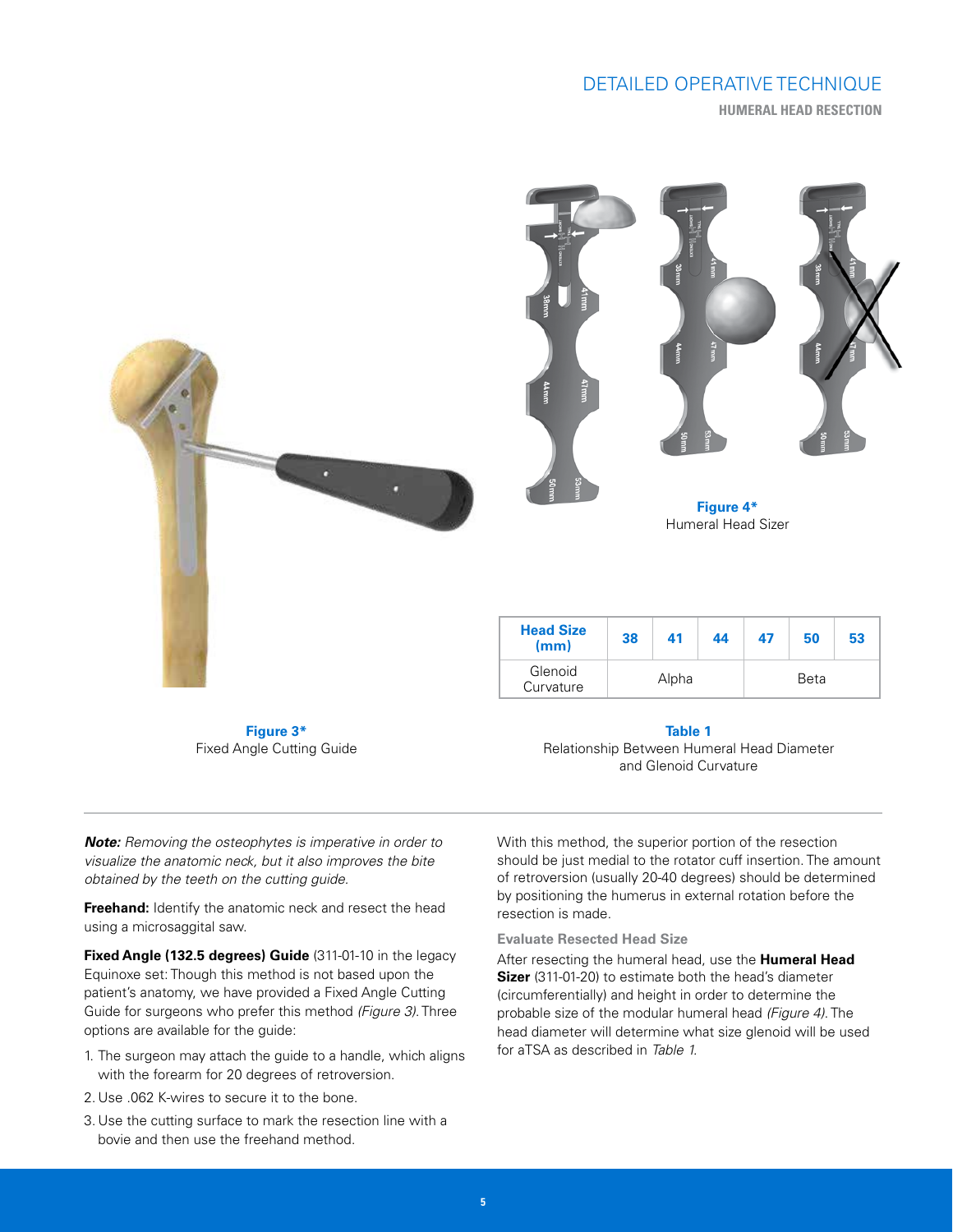**HUMERAL PREPARATION**



#### **Humeral Preparation**

#### **Reaming the Humeral Shaft**

The Preserve stem **Starter Reamer** has a pointed tip to facilitate the initial entry into the IM canal. The entry point is made just posterior to the bicipital groove and at the junction of the middle and upper third of the resected humeral surface. It is imperative that the reamer be inserted into the canal to the appropriate depth as indicated by the depth markers *(Figure 5)*.

*Note: To ensure adequate depth is achieved, ream until the depth marker is no longer visible.*

**Broaching the Humeral Shaft**

*Note: Bone quality must be considered to ensure proper proximal press-fit conditions and adequate stability.*

The **Extended Broach** can be used to facilitate the initial entry into the IM canal *(Figure 6)*. The entry point is made just posterior to the bicipital groove and at the junction of the middle and upper third of the resected humeral surface.

It is imperative that the Extended Broach be inserted into the canal to the appropriate depth dictated by the **Broach Handle** and **Broach Collar**. The Extended Broach should be impacted until contact is made between the tip of the Broach Handle and the resected bone surface.

The Broach Collar can be chosen to allow for the broach to be flush with that of the cut surface, utilizing the 0mm option. **The Broach Collar can also be chosen to utilize a -2mm feature, which will countersink the broach 2mm below the cut surface.** 

*Note: Only the strike surface of the Broach Handle should be used for impaction. The use of the Extended Broach aids in orientation of the implant with the IM canal (Figure 7).*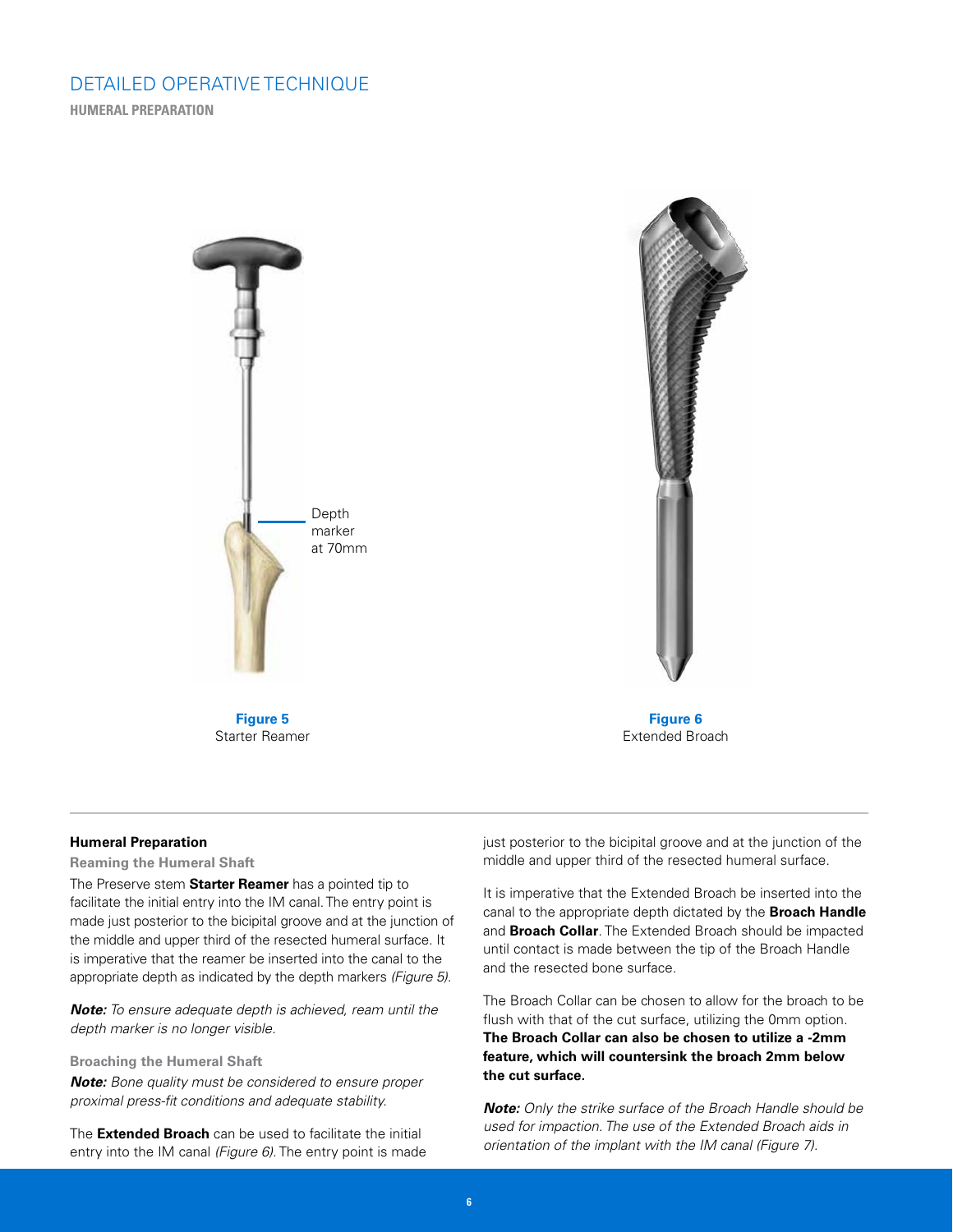# DETAILED OPERATIVE TECHNIQUE **HUMERAL PREPARATION**



Extended Broach Orientation

**Figure 8** Stem Broach

**Figure 9** Broach Insertion With Modular Broach Handle and Retroversion Handle

If the surgeon does not feel the Extended Broach provides adequate stability, then attach the next-sized broach *(Figure 8)* to the Broach Handle, as illustrated in *Figures 8 and 9,* respectively. The **Preserve Stem Broach** should be inserted into the proximal humerus at a version consistent with that of the cut surface. The proximal humerus should be sequentially broached until sufficient stability of the broach is reached.

*Note: It is important to maintain cancellous bone. If cancellous bone cannot be maintained, then switch to a longer platform stem. We recommend using the smallest-sized broach necessary to obtain adequate fixation in order to determine rotational stability and avoid cortical contact. In cases of conversion to a stemmed implant, the humerus* 

*is prepared following pages 11 through 13 of the Equinoxe Primary/Reverse Operative Technique (718-01-30).*

As a visual check to assess version, the **Retroversion Bar** can be attached to the Equinoxe Broach Handle ("L" and "R" indicate appropriate side), as shown in *Figure 9,* and lined up with the patient's forearm. The Retroversion Handle can be placed in 20, 30 or 40 degrees of retroversion based on surgeon preference.

*Note: The broaches are undersized by 1mm (total diametrical press-fit 0.5mm per side) to ensure adequate press-fit, therefore impaction is necessary to insert the stem. Only the strike surface of the handle should be used for impaction.*

*Note: After the humeral preparation step, the procedural steps diverge into two pathways to perform either a primary shoulder or reverse shoulder procedure. The following pages outline the steps for each path.*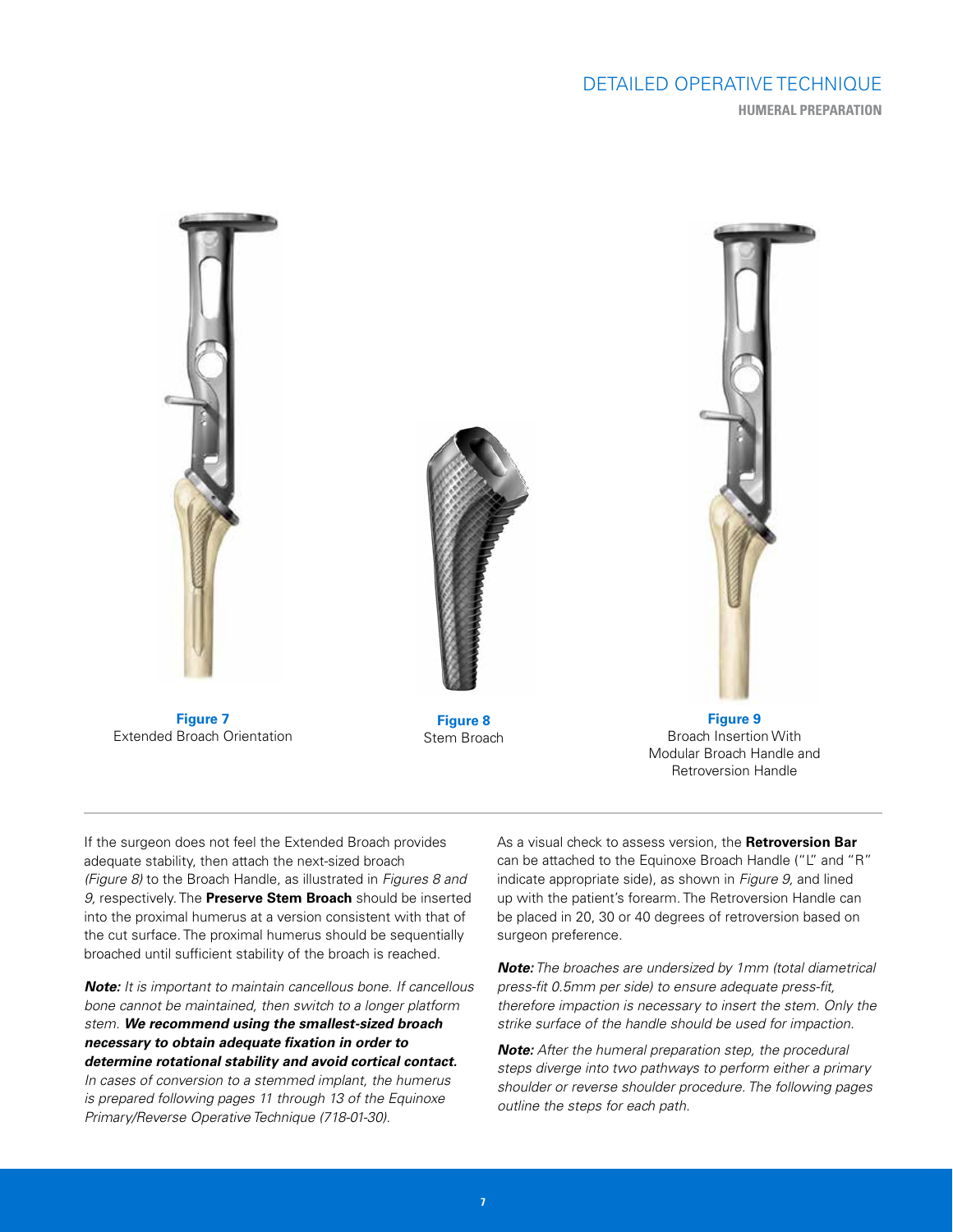**FINALIZE ATSA WITH THE PRESERVE STEM**

## **Finalize aTSA with the Preserve Stem**



**Figure 10** Implant Insertion

#### **Finalize Preserve for aTSA**

#### **Humeral Stem Insertion**

Once the proximal humerus is prepared, the implant is ready to be inserted. The definitive implant will match the last broach size used. Attach the definitive implant to the **Stem Inserter**, and be sure to align the dimple on the inserter with the divot on the stem *(Figure 10)*.

For this reason, it is important that the stem be completely threaded to the Stem Inserter prior to impaction to prevent damage to the threads. Use a mallet to impact the Stem Inserter until the superior face of the stem is at the level of the resected surface. Only the strike surface should be used for impaction.

As a visual check to assess version, the Retroversion Handle can be attached to the Stem Inserter in the same manner described previously. After the humeral stem insertion step, complete the primary shoulder procedure by following the Equinoxe Primary/Reverse Operative Technique (718-01-30), starting at the humeral protector step of the primary shoulder operative technique section.

#### **SURGICAL NOTES**

- If a tendon-to-bone repair is utilized, prepare the drill holes in the proximal humerus to facilitate the subscapularis repair prior to humeral stem insertion.
- If cement is desired, it is recommended to use an implant one size less than the last used broach.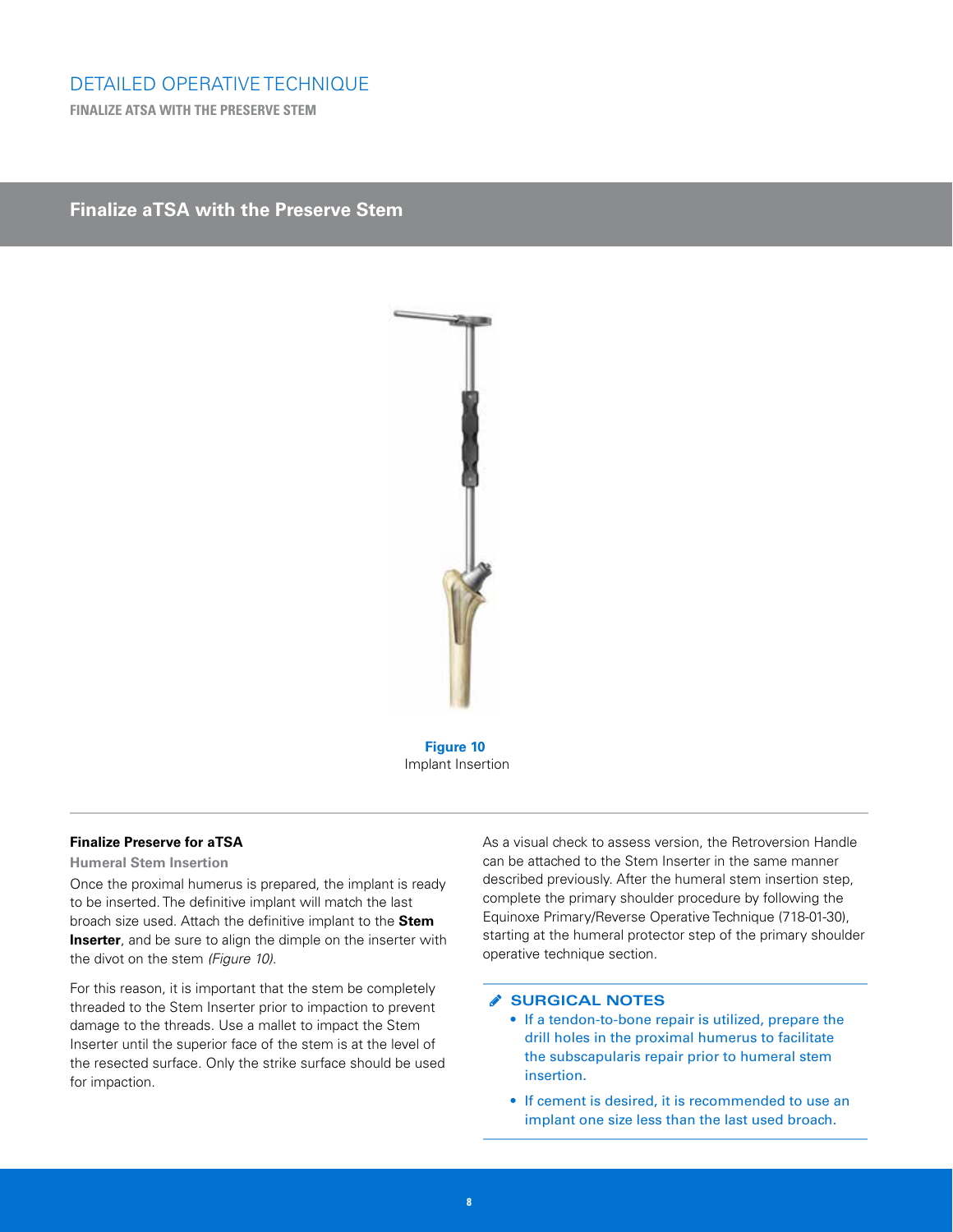# DETAILED OPERATIVE TECHNIQUE **FINALIZE RTSA WITH THE PRESERVE STEM**

# **Finalize rTSA with the Preserve Stem**



**Figure 11** Trial the Reverse Tray Broach Adapter

#### **Finalize Preserve for rTSA**

**Utilizing the Humeral Stem Trial**

The final broach can also be utilized as a trial humeral stem. The broach/trial is 1mm diametrically undersized in the proximal region and line-to-line distally with respect to the final implant.

The **Reverse Tray Broach Adapter** *(Figure 11)* is to be placed in the broach and trialed as denoted in the Equinoxe Primary/ Reverse Operative Technique (718-01-30) at the trialing the humeral adapter tray and liner step of the reverse shoulder operative technique section.

*Note: The Reverse Tray Broach Adapter takes the place of the Humeral Adapter Tray Trial and Humeral Tray Adapter Captured Screw in the trialing step of the Equinoxe Primary/Reverse Operative Technique. The +5 trial tray can be added as needed to the Reverse Tray Broach Adapter to increase the offset.*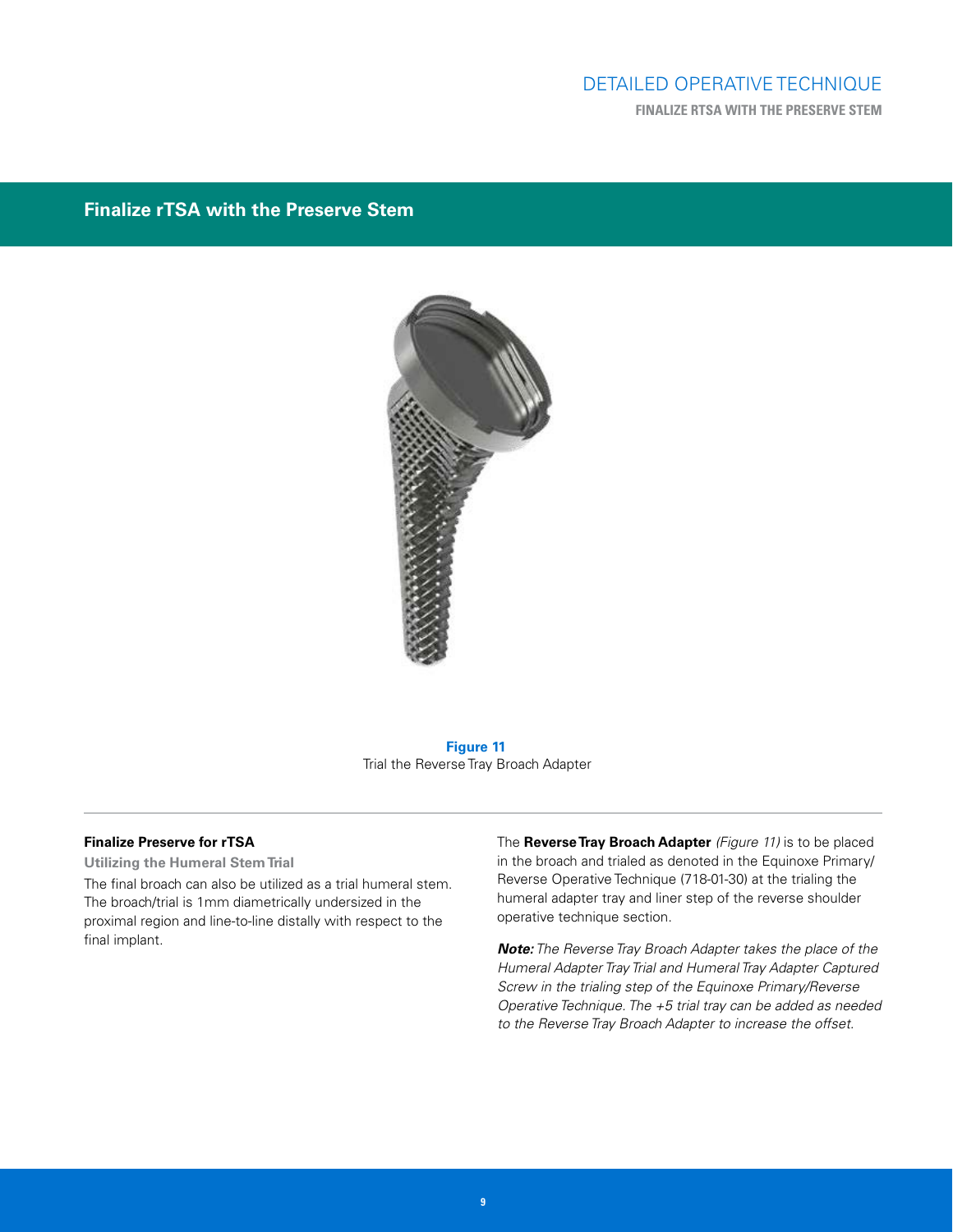**HUMERAL STEM INSERTION** 

# **Finalize rTSA with the Preserve Stem**



#### **Humeral Stem Insertion**

Once the proximal humerus is prepared, the implant is ready to be inserted. The definitive implant will match the last broach size used. Attach the definitive implant to the Stem Inserter, and be sure to align the dimple on the inserter with the divot on the stem *(Figure 12)*.

For this reason, it is important that the stem be completely threaded to the Stem Inserter prior to impaction to prevent damage to the threads. Use a mallet to impact the Stem Inserter until the superior face of the stem is at the level of the resected surface. Only the strike surface should be used for impaction. As a visual check to assess version, the Retroversion Handle can be attached to the Stem Inserter in the same manner described previously.

After the humeral stem insertion step, complete the reverse shoulder procedure by following the Equinoxe Primary/ Reverse Operative Technique (718-01-30), starting at the humeral protector step of the reverse shoulder operative technique section.

#### **SURGICAL NOTES**

• If a tendon-to-bone repair is utilized, prepare the drill holes in the proximal humerus to facilitate the subscapularis repair prior to humeral stem insertion

• If cement is desired, it is recommended to use an implant one size less than the last used broach.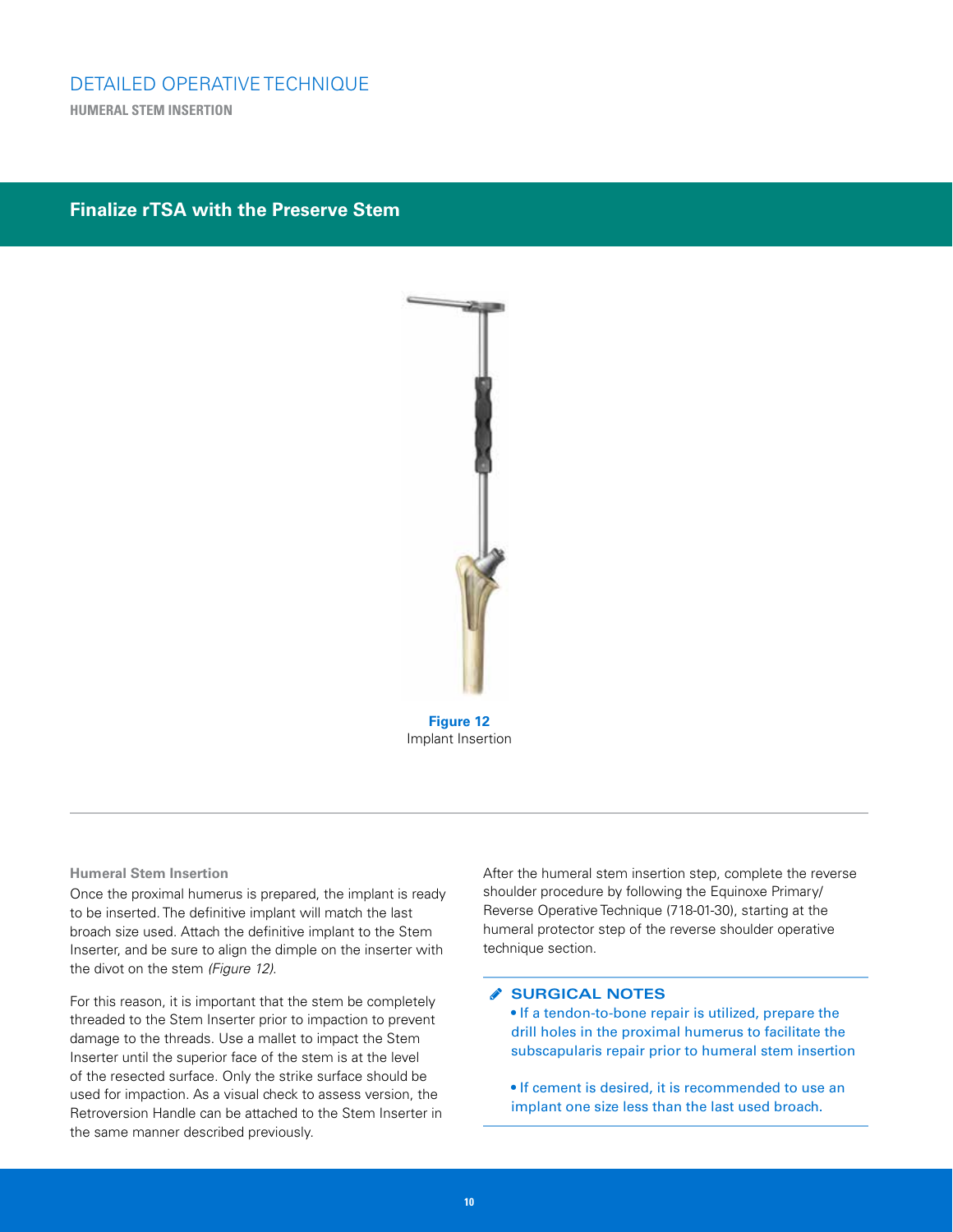# DETAILED OPERATIVE TECHNIQUE **INSERTING THE FINAL IMPLANT**

# **Finalize rTSA with the Preserve Stem**



**Figure 13** Lock Torque Defining Screw

#### **Inserting the Final Implant**

The final Humeral Adapter Tray is attached to the Humeral Stem *(Figure 13)* using the **Reverse Torque Defining Screw**.

It is critical that the Humeral Adapter Tray be oriented properly, which requires aligning the indicator mark on the tray with the lateral fin on the stem. The plate is locked to the stem by applying 11 N·m torque to the Screw with the supplied driver while countering the torque to the arm with the Reverse Shoulder Modular Replicator Handle. The superior portion of the Screw will disengage when 11 N·m is reached (and will remain in the Screw Drive, both of which are disposable). After the head of the Torque Defining Screw disengages at 11 N·m, verify that the screw head is retained by the Torque Defining Screw Driver. The final humeral liner

is attached to the Humeral Adapter Tray by orienting the asymmetric connecting features and sliding the lip of the liner under the superior rim of the Humeral Tray.

#### **SURGICAL TIP**

The big lip of the poly should be inferior with the Equinoxe Reverse. As noted on the previous page, it can also be helpful to place the Torque Defining Screw through the humeral tray before connecting it to the stem so that the threads engage more easily.

As with the trial insertion, it is important to note that the assembled humeral component will have a humeral neck angle of 145 degrees because the Humeral Liner adds 12.5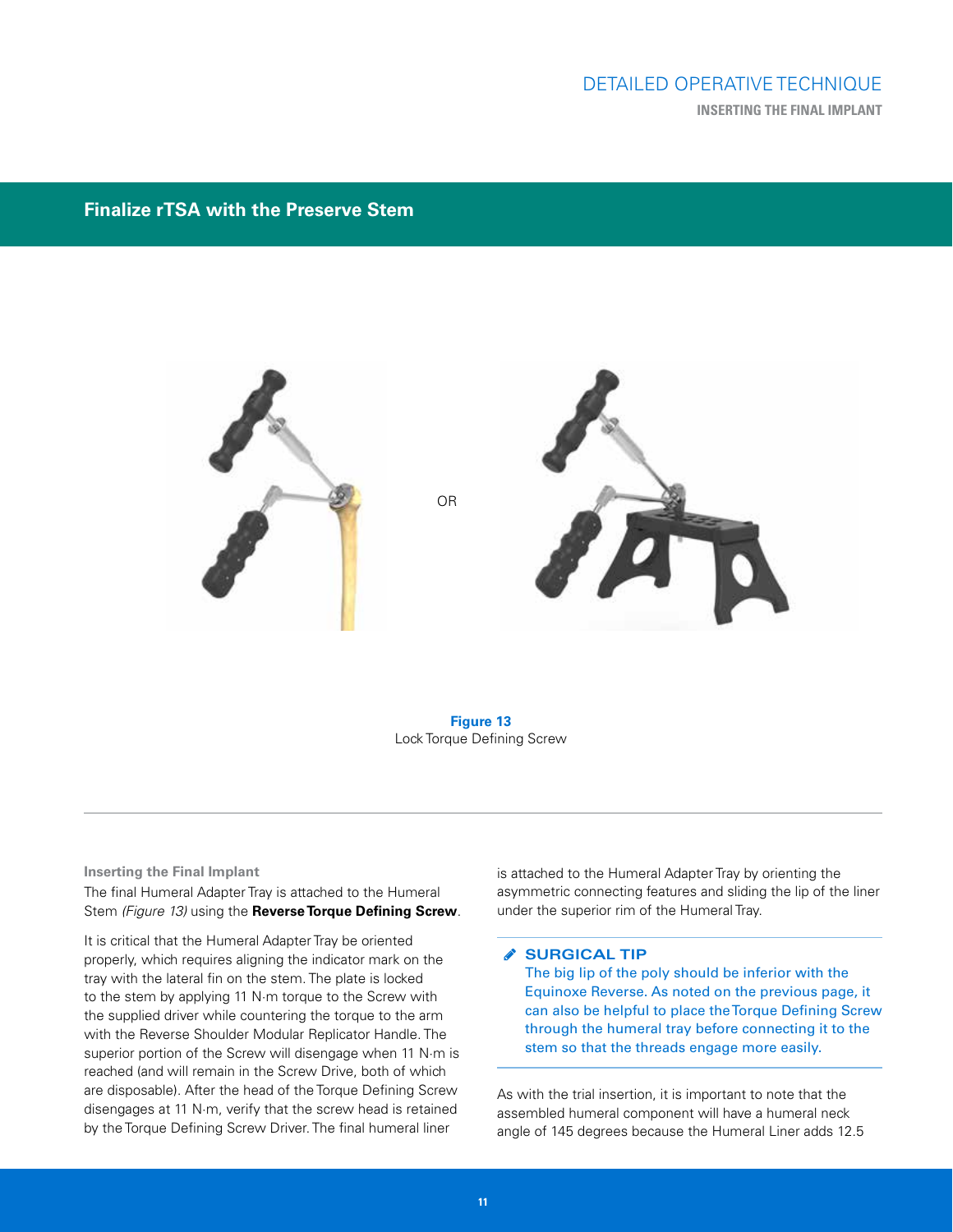## **Finalize rTSA with the Preserve Stem**



degrees to the stem's 132.5-degree neck angle. Finally, the apical mushroom of the Humeral Liner is engaged to the apical lock of the Humeral Adapter Tray by impacting the Humeral Liner with the appropriately sized Humeral Liner Impactor Tip *(Table 2)*.

The stem tray and liner can be assembled using the **Back Table Assembly** *(Figures 13 and 14)* first and then placed as a unit into the humerus.

The disadvantage of this technique is that further implant trialing is not possible, so it should only be used when the surgeon is confident about the thickness of the tray and liners based on the previous trialing.

*Note: Ensure the correct orientation of the Preserve Stem in the Back Table Insert's corresponding hole prior to implant assembly. When the Preserve Stem is placed in the Back Table, the Preserve Stem's bowl cutout and the sizing identification markings on the Insert should be facing the user.*

*Note: Do not impart excessive impaction forces on the Preserve Stem in the Back Table Assembly, as this could result in the stem getting stuck in the Back Table Insert. If the stem does get stuck, wiggle the distal portion of the stem or lightly tap on the bottom of the stem with a soft face mallet to release it.*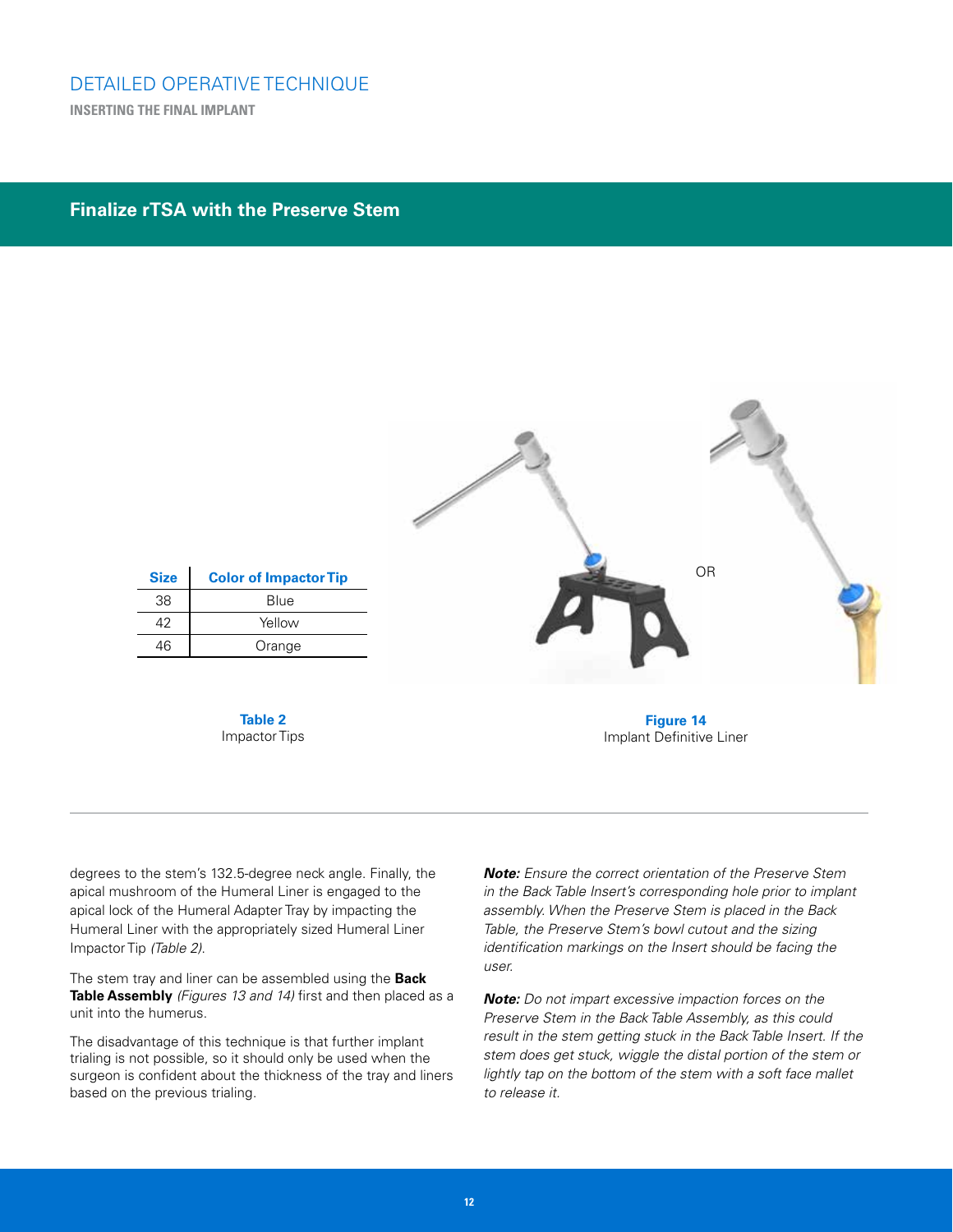# DETAILED OPERATIVE TECHNIQUE **CEMENTING THE PRESS-FIT PROSTHESIS**



**Figure 15** Preserve Stem

#### **Cementing the Press-Fit Prosthesis**

The press-fit **Preserve Stem** *(Figure 15)* was designed with several features that optimize a cementless application. However, the stem has features that enable it to be cemented if desired. In this situation, a stem one size smaller in diameter than the broach size would provide a minimum 1mm cement mantle proximally and a minimum 2mm distally.

In cases where an adequate press-fit was not achieved, the surgeon has two options. A minimized cement technique could be employed, whereby a small amount of cement is placed in the proximal canal. For example, whatever size stem is cemented in a humerus, it has to be broached to the same size.

Alternatively, in this same scenario, the surgeon could broach up a larger size to create room for a more robust proximal cement mantle and then cement a stem one size smaller than what was broached.

The use of a cement restrictor is based on personal preference, however an appropriately-sized cement restrictor will improve distribution. Formal cement pressurization is avoided to decrease the possibility of humeral shaft fracture. The intramedullary canal should then be packed with a sponge to obtain adequate drying before cementing. Once the canal is prepared, the cement is mixed and injected into the canal.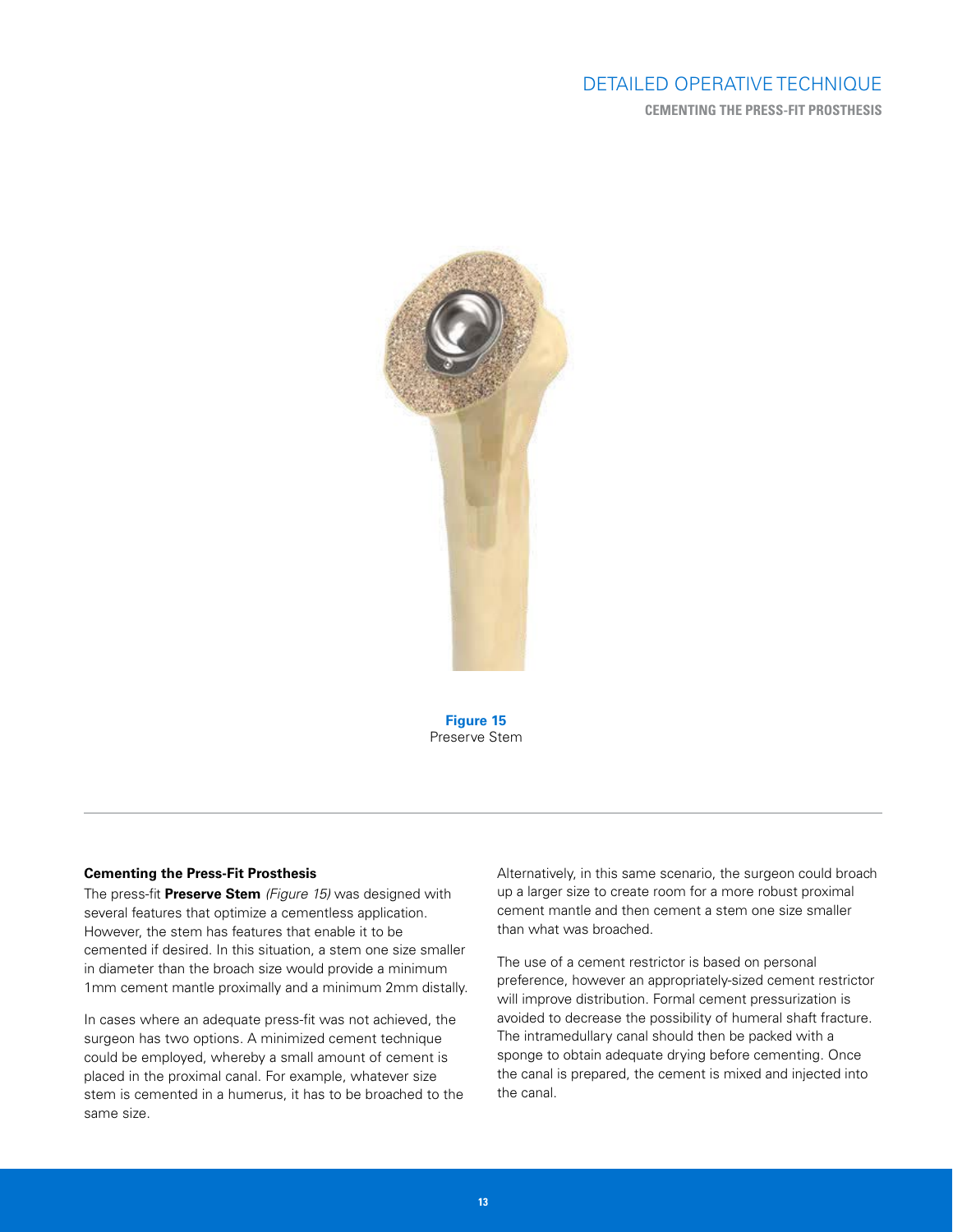# IMPLANT & INSTRUMENT LISTINGS

#### **PRESERVE SHOULDER - IMPLANTS - KIT-300PSS**

#### **CATALOG NUMBER PART DESCRIPTION**

| 300-30-06 | Equinoxe, Preserve Stem, Size 6mm  |
|-----------|------------------------------------|
| 300-30-07 | Equinoxe, Preserve Stem, Size 7mm  |
| 300-30-08 | Equinoxe, Preserve Stem, Size 8mm  |
| 300-30-09 | Equinoxe, Preserve Stem, Size 9mm  |
| 300-30-10 | Equinoxe, Preserve Stem, Size 10mm |
| 300-30-11 | Equinoxe, Preserve Stem, Size 11mm |
| 300-30-12 | Equinoxe, Preserve Stem, Size 12mm |
| 300-30-13 | Equinoxe, Preserve Stem, Size 13mm |
| 300-30-14 | Equinoxe, Preserve Stem, Size 14mm |



## **PRESERVE SHOULDER INSTRUMENTS UNIVERSAL - KIT-311PSS\_U**

| 301-05-20 | <b>Retroversion Bar</b>           |  |
|-----------|-----------------------------------|--|
| 301-05-00 | Equinoxe Broach Collar            |  |
| 301-05-01 | Equinoxe Broach Handle            |  |
| 301-15-06 | <b>Starter Reamer</b>             |  |
| 301-30-06 | Preserve Stem Broach, Size 6mm*   |  |
| 301-30-07 | Preserve Stem Broach, Size 7mm*   |  |
| 301-30-08 | Preserve Stem Broach, Size 8mm*   |  |
| 301-30-09 | Preserve Stem Broach, Size 9mm*   |  |
| 301-30-10 | Preserve Stem Broach, Size 10mm*  |  |
| 301-30-11 | Preserve Stem Broach, Size 11mm*  |  |
| 301-30-12 | Preserve Stem Broach, Size 12mm*  |  |
| 301-30-13 | Preserve Stem Broach, Size 13mm*  |  |
| 301-30-14 | Preserve Stem Broach, Size 14mm*  |  |
| 301-32-06 | Ergo-Compatible Broach, Size 6mm  |  |
| 301-32-07 | Ergo-Compatible Broach, Size 7mm  |  |
| 301-32-09 | Ergo-Compatible Broach, Size 8mm  |  |
| 301-32-08 | Ergo-Compatible Broach, Size 9mm  |  |
| 301-32-10 | Ergo-Compatible Broach, Size 10mm |  |
| 301-32-11 | Ergo-Compatible Broach, Size 11mm |  |
| 301-32-12 | Ergo-Compatible Broach, Size 12mm |  |
| 301-32-13 | Ergo-Compatible Broach, Size 13mm |  |
| 301-32-14 | Ergo-Compatible Broach, Size 14mm |  |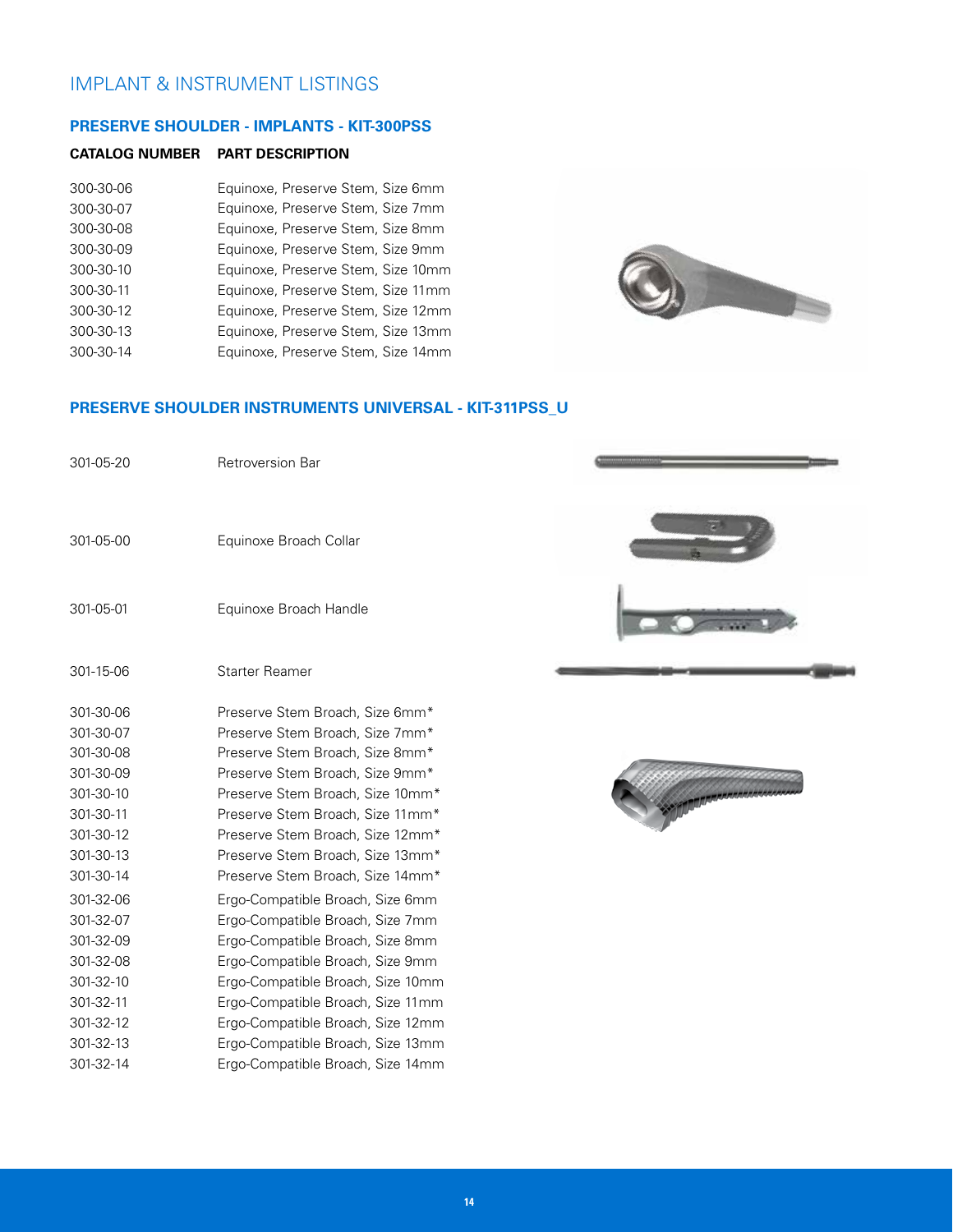# IMPLANT & INSTRUMENT LISTINGS

**Chemica CE** was not reserved.

#### **CATALOG NUMBER PART DESCRIPTION**

| 303-30-06       | Preserve Stem Extended Broach, Size 6mm*  |
|-----------------|-------------------------------------------|
| 303-32-06       | Ergo-Compatible Extended Broach, Size 6mm |
|                 |                                           |
| 321-05-21       | Reverse Tray Trial Broach Adapter         |
|                 |                                           |
| $321 - 15 - 49$ | Equinoxe Preserve Back Table Insert*      |
|                 |                                           |
|                 |                                           |



## **EQUINOXE HUMERAL REAMER & REPLICATOR TRAY - KIT-311B**

| 301-07-10 | Primary Stem Inserter Extractor |  |
|-----------|---------------------------------|--|
| 301-07-30 | T-Handle                        |  |
| 301-07-70 | Small T-Handle                  |  |

## **EQUINOXE HUMERAL BROACH & TRIAL TRAY - KIT-311A**

| 301-03-10 | <b>Retroversion Handle</b>   |   |
|-----------|------------------------------|---|
| 301-07-01 | Mallet                       |   |
| 311-01-01 | Anatomic Cutting Guide       |   |
| 311-01-10 | 132.5 Degree Osteotomy Guide | ٨ |
| 315-07-20 | Drill Guide Handle           |   |

**15**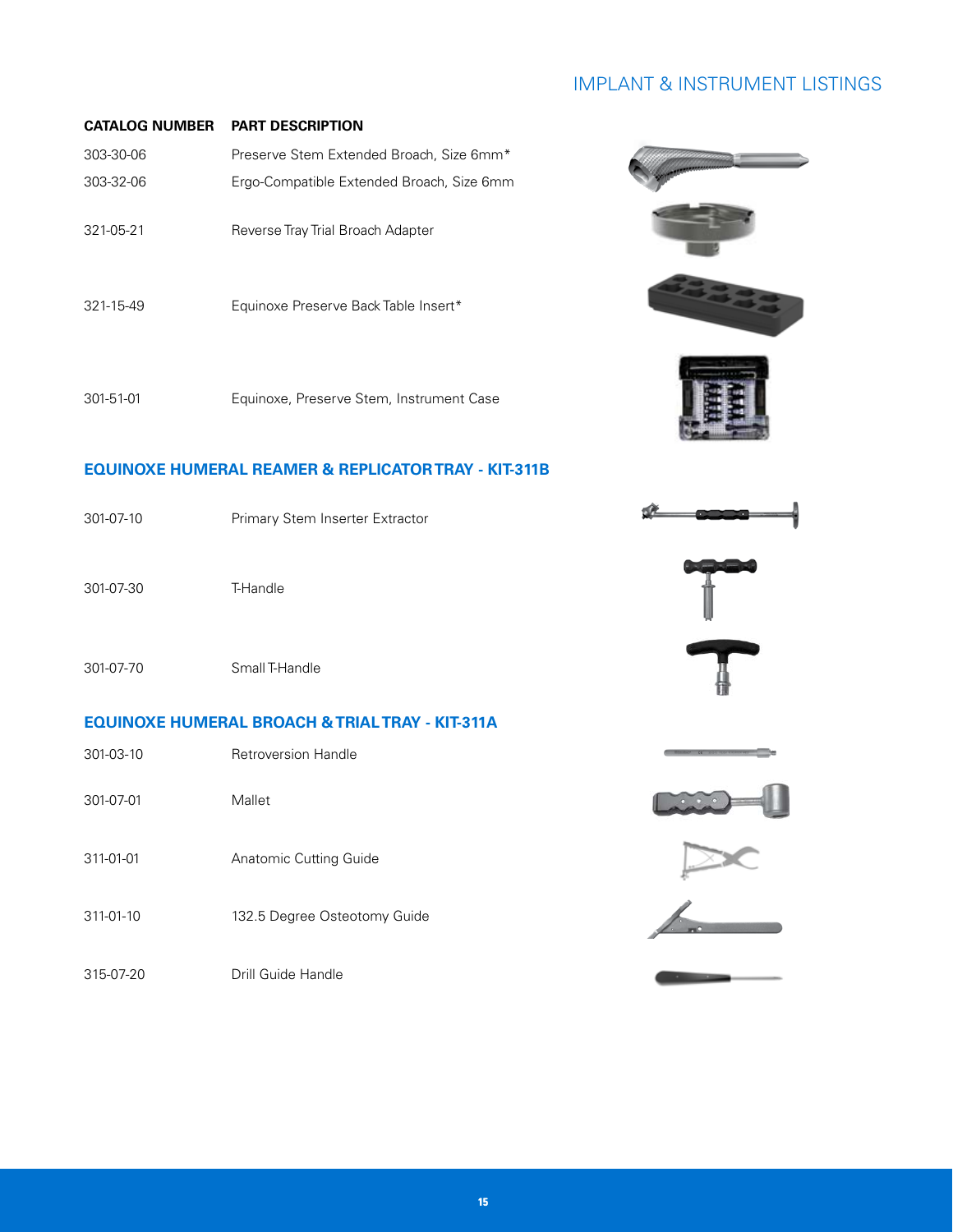# INSTRUMENT LISTING

## **EQUINOXE HUMERAL HEAD TRAY - KIT - 311C**

| 311-01-20                             | Humeral Head Sizer                                                 |  |  |
|---------------------------------------|--------------------------------------------------------------------|--|--|
| <b>REVERSE HUMERALTRAY - KIT-321A</b> |                                                                    |  |  |
| 301-10-00                             | Replicator Handle                                                  |  |  |
| 321-07-05                             | Impactor Handle                                                    |  |  |
| 321-07-38<br>321-07-42                | Humeral Liner Impactor Tip 38mm<br>Humeral Liner Impactor Tip 42mm |  |  |
| 321-10-05                             | Equinoxe Humeral Tray Trial Assembly +5                            |  |  |
| 321-10-35                             | Reverse Shoulder Modular Replicator Handle                         |  |  |
| 321-15-22                             | Universal Backtable Assembly                                       |  |  |

*\*These items are special ordered. Please reach out to your Customer Service Representative for more information.*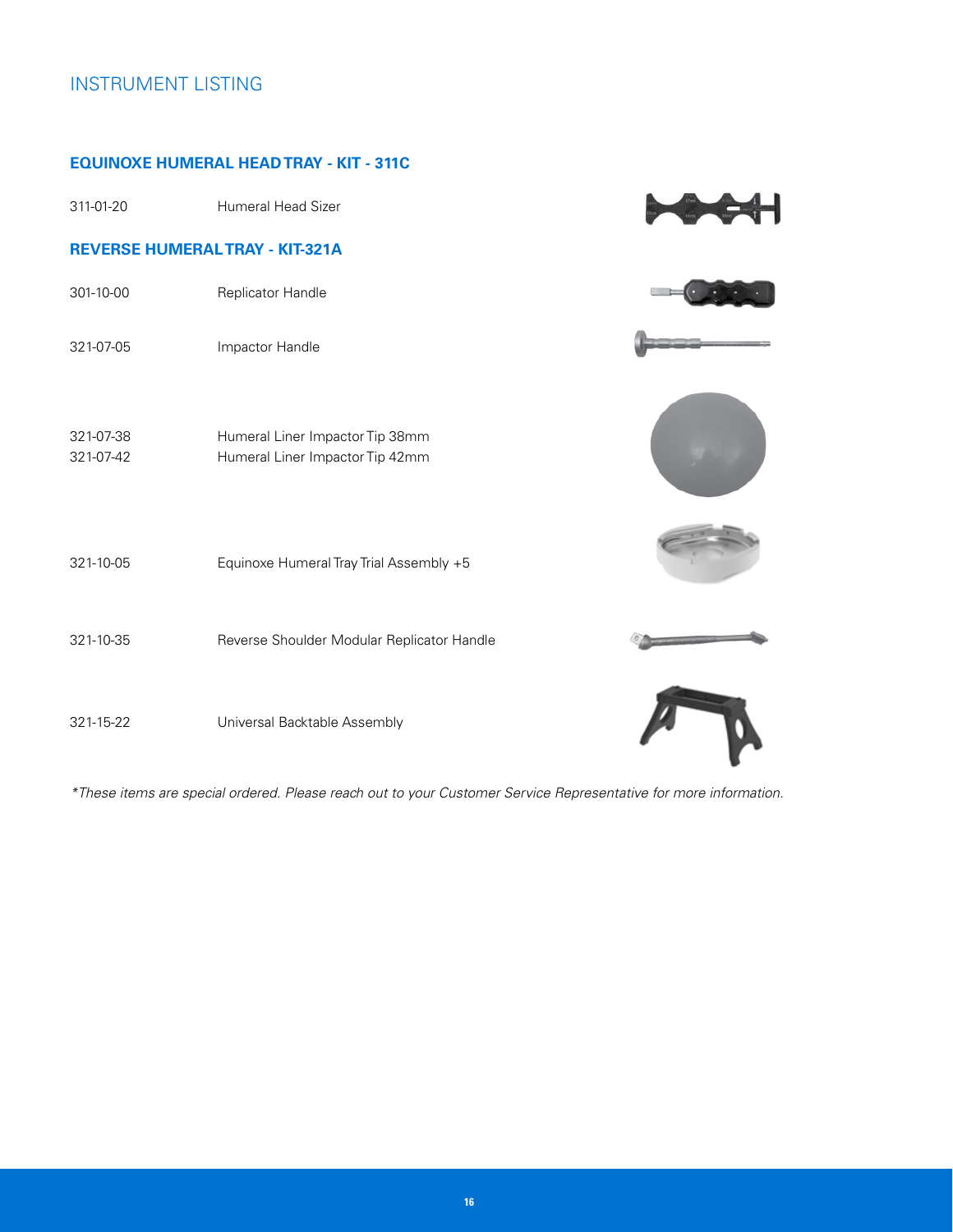# INDICATIONS FOR USE

The Equinoxe Preserve stems are indicated for use in skeletally mature individuals with degenerative diseases of the glenohumeral joint where anatomic total arthroplasty, anatomic hemi-arthroplasty, or reverse total arthroplasty is determined by the surgeon to be the preferred method of treatment.

Clinical indications for anatomic total arthroplasty and anatomic hemi-arthroplasty are as follows:

- Rheumatoid arthritis, osteoarthritis, osteonecrosis or posttraumatic degenerative problems
- Congenital abnormalities in the skeletally mature
- Primary and secondary necrosis of the humeral head
- Pathologies where arthrodesis or resectional arthroplasty of the humeral head are not acceptable
- Revisions of humeral prostheses when other treatments or devices have failed (where adequate fixation can be achieved)
- To restore mobility from previous procedures (e.g. previous fusion)

The Equinoxe Preserve stems are additionally indicated for use in reverse total arthroplasty in skeletally mature individuals with degenerative diseases of the glenohumeral joint and a grossly deficient, irreparable rotator cuff or a failed glenohumeral joint replacement with loss of rotator cuff function resulting in superior migration of the humeral head. The patient must be anatomically and structurally suited to receive the implants and a functional deltoid muscle is necessary.

The Equinoxe Preserve stems are intended for press-fit applications but may be used with bone cement at the discretion of the surgeon.

## CONTRAINDICATIONS FOR USE

Use of the Equinoxe Preserve stems are contraindicated in the following situations:

- Osteomyelitis of the proximal humerus or scapula; if a systemic infection or a secondary remote infection is suspected or confirmed, implantation should be delayed until infection is resolved.
- Inadequate or malformed bone that precludes adequate support or fixation of the prosthesis.
- Neuromuscular disorders that do not allow control of the joint.
- Significant injury to the brachial plexus
- Non-functional deltoid muscles
- Patient's age, weight or activity level that would cause the surgeon to expect early failure of the system.
- The patient is unwilling or unable to comply with the postoperative care instructions.
- Alcohol, drug or other substance abuse
- Any disease state that could adversely affect the function or longevity of the implant.
- Acute fracture of the proximal humerus and displacement of the tuberosities, displaced three- and four-part fractures of the proximal humerus (hemi-arthroplasty) or acute fracture of the proximal humerus with failure of the glenohumeral joint (total anatomic shoulder arthroplasty).
- Acute fracture of the proximal humerus in combination with degenerative diseases of the glenohumeral joint and a grossly deficient, irreparable rotator cuff resulting in superior migration of the humeral head (reverse total shoulder arthroplasty).